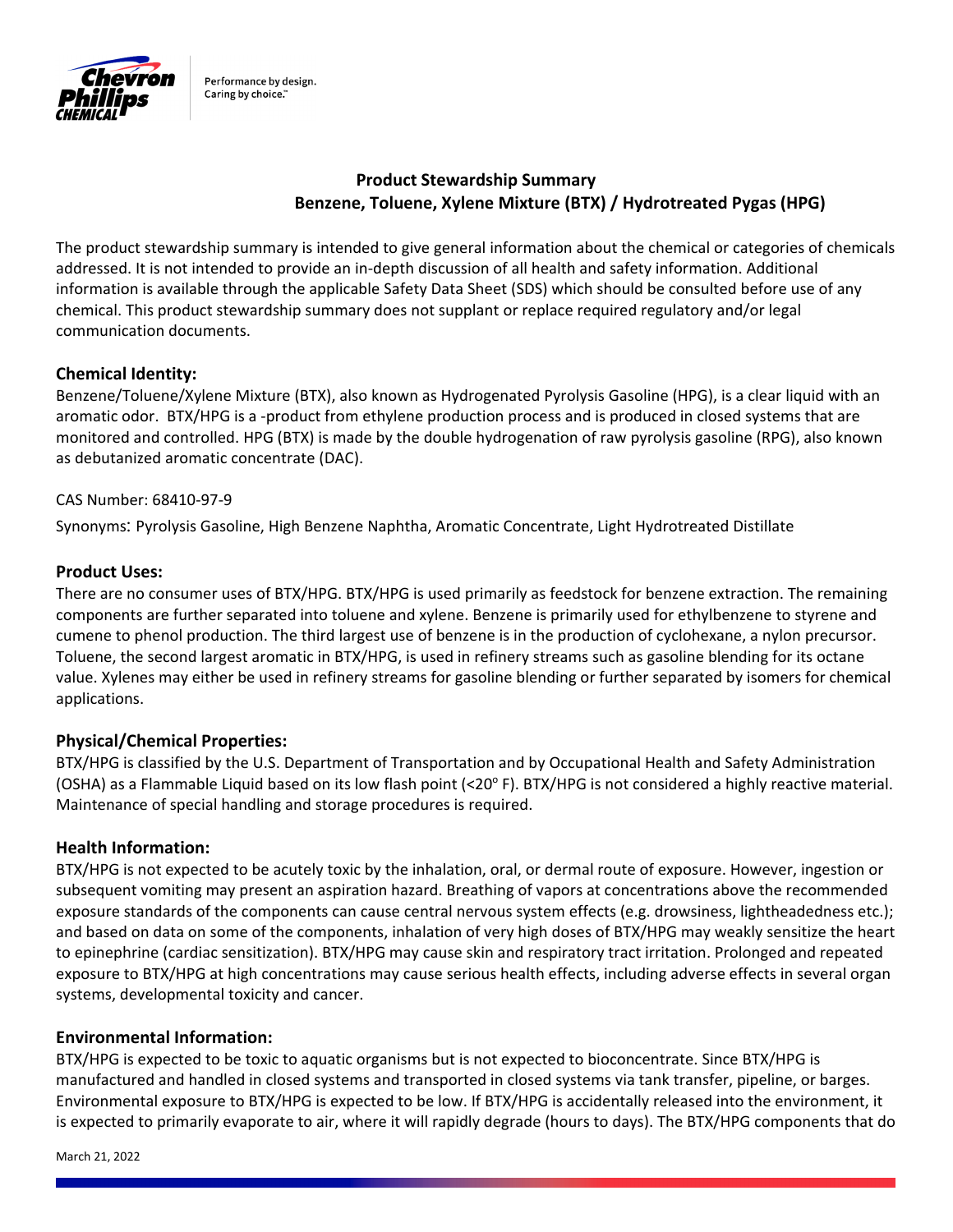

Performance by design. Caring by choice."

not evaporate quickly are expected to be highly mobile in soil and may reach ground water. Degradation of some components in soil and groundwater is expected to occur within a period of days, and other components are likely to degrade over extended periods of time.

## **Exposure Potential:**

Exposure to BTX/HPG in occupational and non‐occupational settings is expected to be very limited. BTX/HPG is handled in closed systems and protective equipment is used. Worker exposure is kept to a minimum.

- *Workplace use*: this refers to potential exposure to BTX/HPG to persons in a manufacturing facility or through various industrial applications. Manufacturing and transport involving BTX/HPG are usually conducted in closed systems, so human exposure is expected to be very limited. Limited exposure may occur during sampling, during the transfer from the storage tank to the barge or during barging operations.
- *Consumer use*: there is no direct consumer use of BTX/HPG.
- *Potential environmental release*: BTX/HPG is stored and transported in closed systems. Exposure to the environment is expected to be very low. Chevron Phillips Chemical is committed to operating in an environmentally responsible manner and has adopted the American Chemistry Council's Responsible Care® initiative.

### **Risk Management**

Chevron Phillips Chemical is committed to Product Stewardship and doing business responsibly. We endeavor to provide sufficient information for the safe use and handling of all our products. We make product information available to all of our customers, distributors, carriers, and users of this product which contain detail about the properties of each product. To that end, a Safety Data Sheet and a certificate of analysis accompany each shipment from our manufacturing plant.

Before using this product, the user is advised and cautioned to make its own determination and assessment of the safety and suitability of the product for the specific use in question. It is the ultimate responsibility of the user to ensure suitability for use and determine if this information is applicable to the user's specific application. Chevron Phillips Chemical does not make, and expressly disclaims, all warranties, including warranties of merchantability or fitness for a particular purpose, regardless of whether oral or written, express or implied, or allegedly arising from any usage of any trade or from any course of dealing in connection with the use of the information contained herein or any product itself. The user expressly assumes all risk and liability, whether based in contract, tort or otherwise, in connection with the use of the information contained herein or any product itself.

### **Regulatory Information:**

Regulations exist that govern the manufacture, sale, transportation, use, and disposal of BTX/HPG product. These regulations may vary by city, state, country or geographic region. Additional relevant information may be found by consulting the applicable product Safety Data Sheet.

## **Sources of Additional Information:**

- Safety Data Sheets (SDS) at https://www.cpchem.com/
- Organization for Economic Cooperation and Development (OECD) eChemPortal web-based search tool (use applicable CAS No): http://www.echemportal.org/
- European Chemicals Agency (ECHA) Information on Registered Substances: http://apps.echa.europa.eu/registered/registered‐sub.aspx